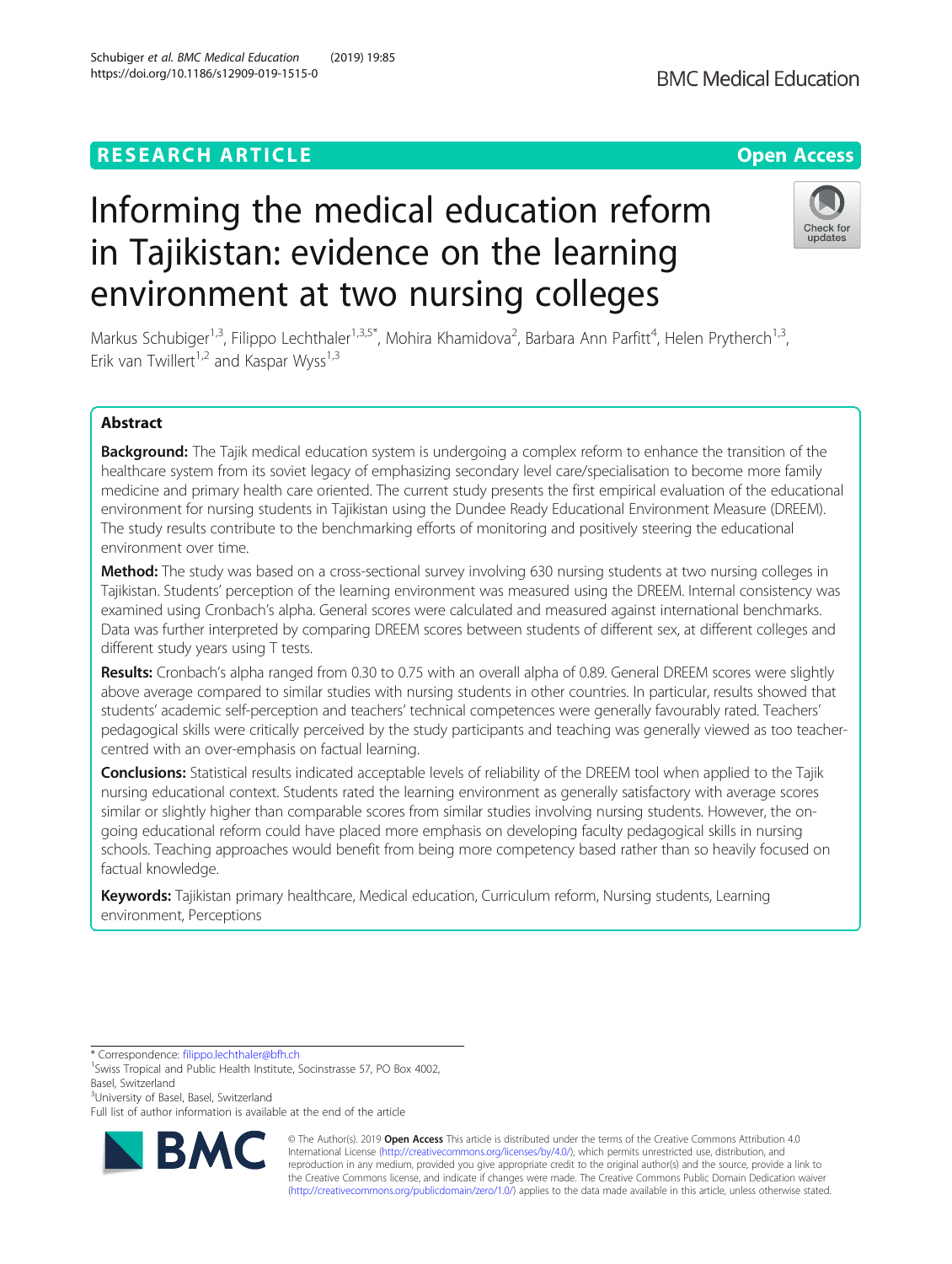## Background

At present, the medical education system in the Republic of Tajikistan is transitioning from its Soviet legacy - characterized by an overemphasis on factual learning -, to a system which emphasises procedural learning and clinical skills in line with current effective educational practices. The Ministry of Health and Social Protection (MoHSP), as well as the Ministry of Higher Education and their associated institutions have identified medical education reform as a key priority within the current health reform [[1\]](#page-7-0). Various reform plans have already been implemented including a reform of the nursing school curriculum and the establishment of departments of family medicine at the Tajik State Medical University and at several medical/nursing education centres throughout the country [\[2](#page-7-0)]. However, medical and health science education is still facing substantial challenges such as lack of sufficient clinical exposure during training, weak pedagogical competencies of faculty, and teaching approaches that emphasise factual knowledge rather than competency based education. Education of nurses in the context of the on-going reforms has not received sufficient attention while the nursing profession continues to be overlooked by the medical society as well as the community as a low-status and low-skilled profession. As a result, many tasks that can be executed by nurses in high-income countries continue to be carried out by physicians in Tajikistan [[3\]](#page-7-0). Moreover, nurses lack a role model and continue to largely be taught by physicians.

In Tajikistan, nurses are trained in nursing colleges – of which the colleges in Dushanbe and Kulob are illustrative. In these colleges the nursing and midwifery tracks follow a common curriculum in the first three years and after that the students enrol in a specialty training for either family nursing or midwifery in the fourth year. Students cannot select the specialty after year three but they have to choose between the midwifery or family nursing faculty when they enter the nursing college.

In high as well as low and middle income countries, innovations in medical and health science education, including the introduction of new pedagogies and their associated faculty development, have become a common practice to enhance the learning environment and boost students' learning [\[4](#page-7-0)–[6](#page-7-0)]. It is generally acknowledged that the learning environment influences students' satisfaction, achievements and success [\[7](#page-7-0)–[10](#page-7-0)]. A success that is best demonstrated through improved students' performance and acquisition of the clinical competences [[11](#page-7-0)]. Measuring changes in the learning environment in the course of an educational reform has hence become a popular tool to monitor the progress and success of medical educations reforms [[5](#page-7-0)]. The most widely used learning environment assessment tool is the Dundee Ready Educational Environment Measure (DREEM), a generic inventory designed to measure the educational environment specifically for medical schools [\[12](#page-7-0), [13](#page-8-0)]. Different international reviews show that the DREEM tool is a suitable instrument for evaluating the educational environment of medical schools and other healthcare training settings [[14](#page-8-0), [15](#page-8-0)]. Despite its relatively frequent use, existing research also reports variable internal consistency of the DREEM's five scales, and that the construct validity may not be well supported [[15\]](#page-8-0). A systematic review found low validity overall [[16](#page-8-0)], pointing to the critical role of psychometric appraisal when introducing and using the tool.

Building on the experience of two preceding studies conducted with medical students [[17,](#page-8-0) [18\]](#page-8-0), the current paper presents the first comprehensive evaluation of the nursing educational environment in Tajikistan using the DREEM inventory in the context of post-soviet education reform. Although the instrument has already been used for quality assurance in general practice training in Tajikistan [\[19](#page-8-0)], to our best knowledge, no consolidated evidence has been presented on its general validity and applicability. In the first step, this paper validated the suitability of the DREEM inventory for the evaluation of nursing education environment in the post-soviet period through testing the internal consistency of the instrument by applying Cronbach's alpha [[15,](#page-8-0) [20](#page-8-0)]. In the next step, as a main objective, this study assessed how different aspects of the educational environment in two nursing colleges in Tajikistan (Dushanbe and Kulob) are perceived by family nursing students. Results were stratified and compared between the two colleges, study years (second and fourth year), and sex. The study results will inform current medical education policies in Tajikistan and serve as a reference for monitoring the ongoing educational reforms that foster competency-based education.

## Methods

## Survey design and sampling

The study is based on a cross-sectional survey using the DREEM to evaluate the educational environment at the Dushanbe and Kulob nursing colleges. In addition to the standardized DREEM items, the survey tool includes questions on the participants' age and sex, as well as an open question at the end, asking students to mention any other issues affecting their educational environment. The questionnaire has been distributed to 327 secondyear nursing students and 303 fourth-year family nursing students at Dushanbe and Kulob nursing colleges. The study sample (students) was selected based on the availability of the classes and it has covered all enrolled students in those classes. Paper-based questionnaires were distributed and collected during regular lectures in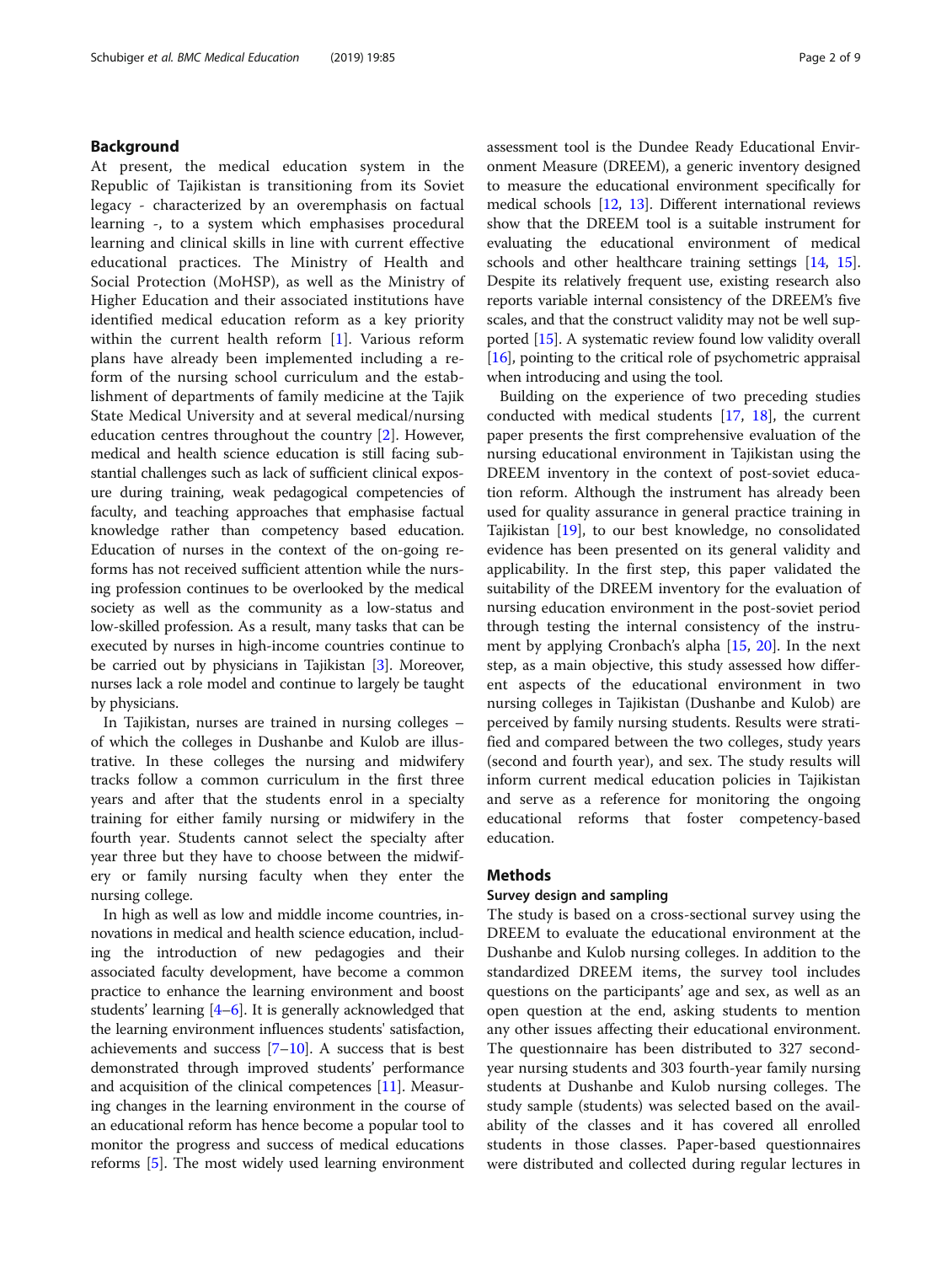December 2015 in Kulob and in February 2016 in Dushanbe. The questionnaire process was anonymous and each student response was identified only by a unique number.

## The DREEM tool

The DREEM is a 50-statement closed question questionnaire. It includes 50 items measuring five aspects (sub-scales) of educational environment based on students' perception: (i) students' perception of learning, (ii) students' perception of teachers, (iii) students' academic self-perception, (iv) students' perception of atmosphere, and (v) students' social self-perception. Each item is rated based on five-point Likert-scales capturing students' degree of agreement with the statement. There are nine negative items that must be scored in a reverse manner prior to data analysis and interpretation. The English version of the DREEM was translated into Tajik using a combined technique as proposed by Cha, Kim and Erlen [[21\]](#page-8-0). The translation required employing three bilingual translators and two rounds of back translation into English for verification. The study tool was pre-tested before use.

## Data analysis

Since this is the first study applying a Tajik version of the DREEM questionnaire and psychometric testing, we tested the internal consistency of the five subscales and of the instrument overall using Cronbach's alpha [\[20](#page-8-0)].

Data analysis was widely based on the guidelines by Swift et al. [[22\]](#page-8-0) for analysing and reporting of the DREEM. Results were calculated and reported for the aggregated DREEM measure (overall and per yearschool group), the five sub-scales (overall and per year group), and individual questionnaire items (overall and per school). Interpretation of the overall score as well as sub-scale scores was done according to McAleer and Roff [\[23](#page-8-0)] as shown in Table 1. We compared the sub-scale results between the two schools, across different years within one school, and between male and female study participants using the independent samples T test. P-values < 0.05 were considered statistically significant. As DREEM items typically have bimodal or skewed distributions [\[24](#page-8-0)], a central measure like the mean or the median will hide relevant information of a skewed or bimodal distribution such as a high proportion of negative and positive responses. Thus, according to Swift et al [\[22](#page-8-0)] the 50 single items were evaluated separately using warnings or so called "flags". Such items have been discussed separately in addition to the interpretation of the sub-scales. For an item to be flagged, the following thresholds have been considered: (i) The lower threshold for the mean score is 2, indicating areas that need particular attention. The higher threshold is 3, indicating particularly strong areas; (ii) Percentage of answers with "strongly agree/agree" is lower than 50% (higher than 20% for negative items); (iii) Percentage of answers with "disagree/strongly disagree" is higher than 20% (lower than 50% for negative items); and (iv) Percentage of answers "unsure" is higher than 30%. Data analysis was conducted using Excel and the statistical software R. Data was entered into an Excel spreadsheet. Data entry of every fifth questionnaire was double-checked. As quality was found to be sufficient for this subset of data (<1% errors), the remaining 80% of questionnaires were not double checked.

Table 1 Interpretation of the overall and sub-scale scores according to McAleer and Roff [[23\]](#page-8-0)

| <b>Total Score</b>       |                                           | Perception of learning   |                                   |
|--------------------------|-------------------------------------------|--------------------------|-----------------------------------|
| $0 - 50$                 | Very poor                                 | $0 - 12$                 | Very poor                         |
| $51 - 100$               | Plenty of problems                        | $13 - 24$                | Teaching is viewed negatively     |
| $101 - 150$              | More positive than negative               | $25 - 36$                | A more positive perception        |
| $151 - 200$              | Excellent                                 | $37 - 48$                | Teaching highly thought of        |
| Perception of teachers   |                                           | Academic self-perception |                                   |
| $0 - 11$                 | Abysmal                                   | $0 - 8$                  | Feelings of total failure         |
| $12 - 22$                | In need of some retraining                | $9 - 16$                 | Many negative aspects             |
| $23 - 33$                | Moving in the right direction             | $17 - 24$                | Feeling more on the positive side |
| 34-44                    | Model course organisers                   | $25 - 32$                | Confident                         |
| Perception of atmosphere |                                           | Social self - perception |                                   |
| $0 - 12$                 | A terrible environment                    | $0 - 7$                  | Miserable                         |
| $13 - 24$                | There are many issues which need changing | $8 - 14$                 | Not a nice place                  |
| $25 - 36$                | A more positive attitude                  | $15 - 21$                | Not too bad                       |
| $37 - 48$                | A good feeling overall                    | $22 - 28$                | Very good socially                |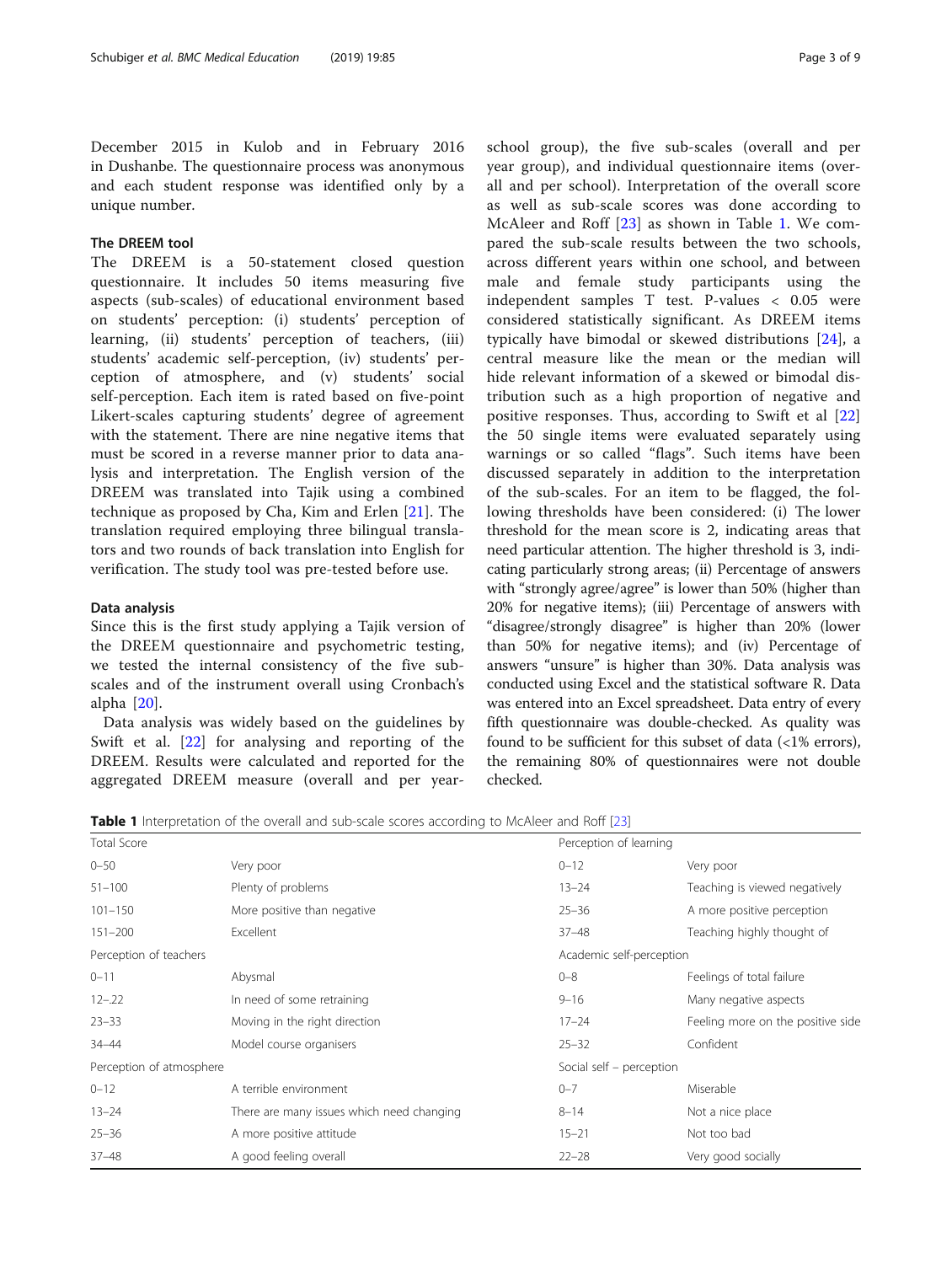## Results

### Study population & respondent profile

Six hundred thirty questionnaires were distributed among nursing students at Dushanbe and Kulob nursing colleges. Out of the 630 questionnaires 629 were filled out completely. Table 2 shows the age and sex distribution of the study sample as 73% females with an average age of 20.7 years.

## Overall results and results per subscale

Cronbach's alpha for the total of items was 0.89. Cronbach's alpha values for students' perceptions of learning, students' perceptions of teachers, students' academic self- perceptions, students' perceptions of atmosphere and students' social self-perceptions were 0.68, 0.61, 0.75, 0.72, and 0.30, respectively.

The 50-item DREEM has a score range of 0–200, where 200 marks the ideal educational environment as perceived by the student. The lower most row of Table [3](#page-4-0) shows the overall score and the overall score relative to the maximum score for participating students as a whole as well as for those at different colleges and years of study. Total scores for all groups were in the upper half of the maximum score and can thus be interpreted as "more positive than negative" according to McAleer and Roff [[23](#page-8-0)]. Looking at the individual sub-scales, it is important to note that the means for the aggregate sample and that of different student groups did not seem to deviate considerably from each other. In general, students' academic self-perception was the highest ranked sub-scale, followed by students' perception of atmosphere, students' perception of learning, students' social self-perception and students' perception of teachers which was the sub-scale with the lowest score on average.

Table [4](#page-5-0) shows the sub scales in more details focusing on items that were flagged as described earlier. For each sub-scale the table shows the mean score of the flagged items, as well as the percentage of respondents who strongly agreed or agreed (SA / A), were undecided (U), or those who disagreed or strongly disagreed (D / SD). A very high percentage of students (95% in Kulob; 88% in Dushanbe) agreed that they are encouraged to participate in class. On the other hand, about half of all students (48%; 54%) found that factual learning was

Table 2 Study population

| Program           | Total | Male |     | Female |     | Age (SD)   |  |  |
|-------------------|-------|------|-----|--------|-----|------------|--|--|
| Dushanbe 2nd year | 146   | 27   | 18% | 119    | 82% | 19.7(1.1)  |  |  |
| Dushanbe 4th year | 151   | 41   | 27% | 110    | 73% | 21.8(1.4)  |  |  |
| Kulob 2nd year    | 181   | 51   | 28% | 130    | 72% | 19.8 (2.1) |  |  |
| Kulob 4th year    | 151   | 52   | 34% | 99     | 66% | 21.7(2.0)  |  |  |
| Total             | 629   | 171  | 27% | 458    | 73% | 20.7(2.0)  |  |  |

over-emphasized and that their training was too teacher-centred (60%; 54%). Results regarding students' perception of teachers were somewhat double-edged. On one hand, a high percentage of students considered their teachers to be knowledgeable (87% in Kulob; 84% in Dushanbe). On the other hand, about half of all students stated that teachers get angry in class (46%; 53%) and were irritated by students (48%; 52%). About a quarter of all students stated that teachers did not provide constructive criticism (25%; 24%). Finally, more than 40% of students in both colleges (43%; 41%) disagreed with the statement that teachers are authoritarian. Students' academic self-perception was generally positive: 86% of the students in Kulob and 85% of students in Dushanbe were confident about their passing, 79% in Kulob and 76% in Dushanbe felt well prepared for their profession, and 87% in Kulob and 80% in Dushanbe agreed that they have learned a lot about empathy in their profession. The response of students' perception of atmosphere was rather mixed. Most students felt that they were able to ask the questions they wanted (81%, 84%), and the college was perceived as being well timetabled (81% agreed in both colleges). Interestingly, a very high 48% of Kulob students and 41% of Dushanbe students reported finding the overall learning experience disappointing. Furthermore, 29% of Kulob students and 27% of Dushanbe students perceived cheating to be a problem. In response to the question of whether enjoyment outweighed the stress of studying nursing, 25% of Kulob students and 22% of Dushanbe students answered positively. All items measuring students' social self-perception were flagged. Three items were flagged for having scored higher than 3 on average. In particular, students perceived their friendships at school, their social life, as well as their accommodation as excellent. The other items were primarily flagged because of the bipolar distribution of answers. Thirty percent of Kulob students and 29% of Dushanbe students did not think there was a good support system in place for students suffering from stress. In addition, 21% of Kulob students and 22% of Dushanbe students disagreed with the statement that they rarely got bored in the course. Although the students positively perceived their social life at the college, a considerable percentage of them (35% in Kulob, 25% in Dushanbe) said that they experienced loneliness more often than seldomly. Finally, almost half of the students of both colleges felt too tired to fully enjoy the course.

## Comparing student groups

In this section differences in the average scores of the five DREEM sub-scales across student groups are explored. Student responses were compared first across the two different schools, and second across different years within one school. In addition, difference in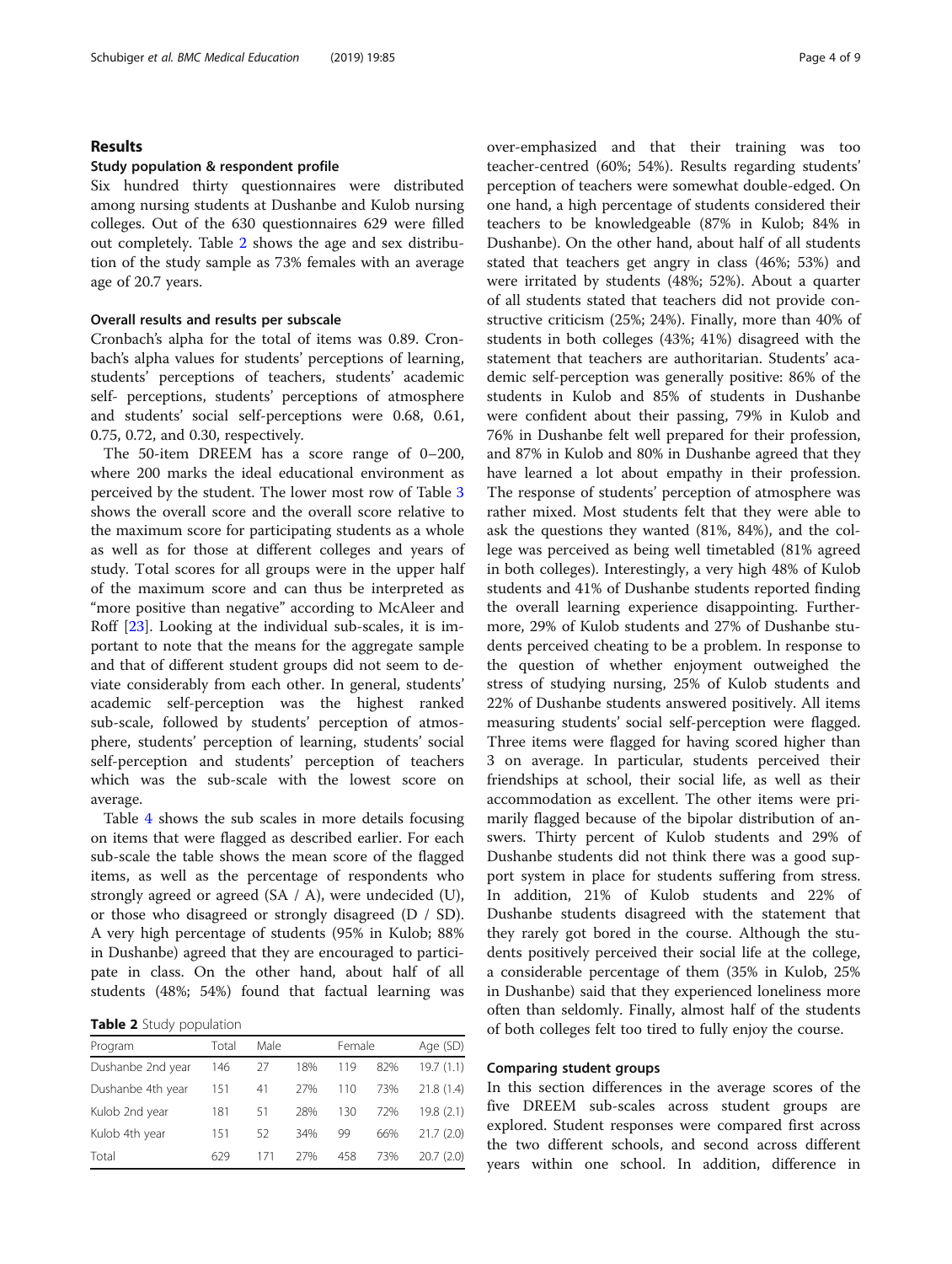<span id="page-4-0"></span>Table 3 Mean scores for the five sub-scales of the DREEM instrument for the aggregate sample and per student group

|                                           |              | Overall $(n = 629)$     |             | Dushanbe                |             |                         |             | Kulob                    | Interpretation |                         |               |                                      |
|-------------------------------------------|--------------|-------------------------|-------------|-------------------------|-------------|-------------------------|-------------|--------------------------|----------------|-------------------------|---------------|--------------------------------------|
|                                           |              |                         |             | 2nd Year ( $n = 146$ )  |             | 4th year ( $n = 151$ )  |             | 2nd Year ( $n = 181$ )   |                | 4th year ( $n = 151$ )  |               |                                      |
| Category /<br>Subcategory                 | Max<br>Score | Mean (95%<br>Cl         | % of<br>max | Mean (95%<br>Cl         | % of<br>max | Mean (95%<br>Cl         | % of<br>max | Mean (95%<br>Cl          | % of<br>max    | Mean (95%<br>Cl         | $%$ of<br>max |                                      |
| Students'<br>perception of<br>learning    | 48           | 31.7<br>(31.2, 32.1)    | 66.0        | 32.4<br>(31.5, 33.3)    | 67.5        | 30.1<br>(29.0, 31.1)    | 62.6        | 32.1<br>(31.3, 32.9)     | 66.9           | 32.2<br>(31.3, 33.1)    | 67.1          | A more positive<br>perception        |
| Students'<br>perception of<br>teachers    | 44           | 27.8<br>(27.4, 28.2)    | 63.1        | 28.1<br>(27.3, 28.9)    | 64.0        | 26.9<br>(25.9, 27.9)    | 61.2        | 28.0<br>(27.3, 28.7)     | 63.6           | 28.1<br>(27.1, 29.1)    | 63.8          | Moving in the<br>right direction     |
| Students'<br>academic self-<br>perception | 32           | 23.2<br>(22.8, 23.5)    | 72.4        | 23.5<br>(22.8, 24.2)    | 73.5        | 21.7<br>(20.9, 22.5)    | 67.8        | 23.6<br>(22.9, 24.3)     | 73.7           | 23.8<br>(23.0, 24.5)    | 74.3          | Feeling more or<br>the positive side |
| Students'<br>perception of<br>atmosphere  | 48           | 32.4<br>(31.9, 32.9)    | 67.6        | 32.8<br>(31.8, 33.8)    | 68.3        | 31.3<br>(30.2, 32.3)    | 65.1        | 32.9<br>(32.1, 33.8)     | 68.6           | 32.7<br>(31.6, 33.7)    | 68.0          | A more positive<br>attitude          |
| Students' social<br>self-perception       | 28           | 18.3<br>(18.1, 18.6)    | 65.5        | 18.7<br>(18.2, 19.2)    | 66.9        | 18.2<br>(17.6, 18.7)    | 64.8        | 18.1<br>(17.6, 18.6)     | 64.5           | 18.5<br>(17.9, 19.1)    | 66.0          | Not too bad                          |
| <b>Total Score</b>                        | 200          | 133.4<br>(131.8, 135.0) | 66.7        | 135.6<br>(132.4, 138.8) | 67.8        | 128.1<br>(124.5, 131.6) | 64.0        | 134.66<br>(131.9, 137.4) | 67.3           | 135.2<br>(131.6, 138.8) | 67.6          | More positive<br>than negative       |

students' perception of the educational environment was compared across sex. Table [5](#page-6-0) reports the corresponding sub-scale means, p-values and 95% confidence intervals. Despite the small difference in the score magnitude, the scores regarding students' perception of learning and academic self-perception were statistically significantly higher in Kulob compared to Dushanbe. In Dushanbe, second-year students had a significantly more positive perception of learning, academic self-perception, as well as perception of the atmosphere compared to the fourth- year students. Sub-scale means of Kulob students across different years did not seem to differ significantly. Finally, results showed that there were no significant differences across sex in students' perceptions captured by the DREEM sub-scales.

## **Discussion**

As this study presents the first consolidated evidence from a Tajik version of the DREEM questionnaire applied to measure the nursing learning environment, the reliability of the tool has been scrutinized [\[15\]](#page-8-0). Generally, it appears that the overall internal consistency of the Tajik version of the DREEM is high, while internal consistency measures of the five sub-scales are somewhat satisfactory, and Cronbach's alpha value for students' social self-perception is unsatisfactory. The low internal consistency of the social self-perception sub-scale could be caused by culture-specific variations in response format, as explained by Smith [[25](#page-8-0)]. Further research is needed to explore this issue. In general, there is no consensus over the cut-off level of Cronbach's alpha for satisfactory scale reliability [\[26\]](#page-8-0) and it has often been argued that a level of 0.70 is acceptable as described by Nunnally [[27](#page-8-0)]. Others report values higher

than 0.50 as being sufficient as in the study by Wang, Zang and Shan [\[20\]](#page-8-0) that used data from Chinese nursing students and reported alpha values of sub-scales ranging from 0.62 to 0.90, and an overall alpha of 0.95. By applying psychometric testing to the Singaporean version of the DREEM, O'Brien, Chan and Cho [\[28\]](#page-8-0) reported values ranging from 0.65 to 0.84 for sub-scales (no report of overall consistency).

Results of our DREEM study show that Tajik nursing students at the two nursing colleges perceived their educational environment to be generally satisfactory. With an overall mean score of 133.4, the results of this study were comparable to those (133.5) of DREEM studies among nursing students in Chile [\[29](#page-8-0)], China (132.5) [[20\]](#page-8-0), and Indonesia (131.0) [[10\]](#page-7-0), and slightly higher than studies done in Malaysia (120.1) [\[30](#page-8-0)], Egypt (115.0) [\[31](#page-8-0)], or Iran (114.3) [[32\]](#page-8-0). The results of the sub-scale measuring students' academic self-perception scored relatively the highest across all five sub-scales which can be interpreted as students are "feeling more on the positive side" [[23\]](#page-8-0). Three items scored particularly high: first, students felt very well prepared for their profession and, second, they perceived to have learnt a lot about empathy in their profession. Furthermore, students feel confident about passing exams, which might also indicate that exams are not very demanding or that there are flawed examination practices as discussed further below. The average score of the sub-scale on students' perception of teachers is "moving in the right direction" [\[23](#page-8-0)]. Teachers were seen as being quite competent, prepared, and capable of having good interactions with patients. Thus, they were perceived favourably in terms of their technical competence, albeit it should be explained that most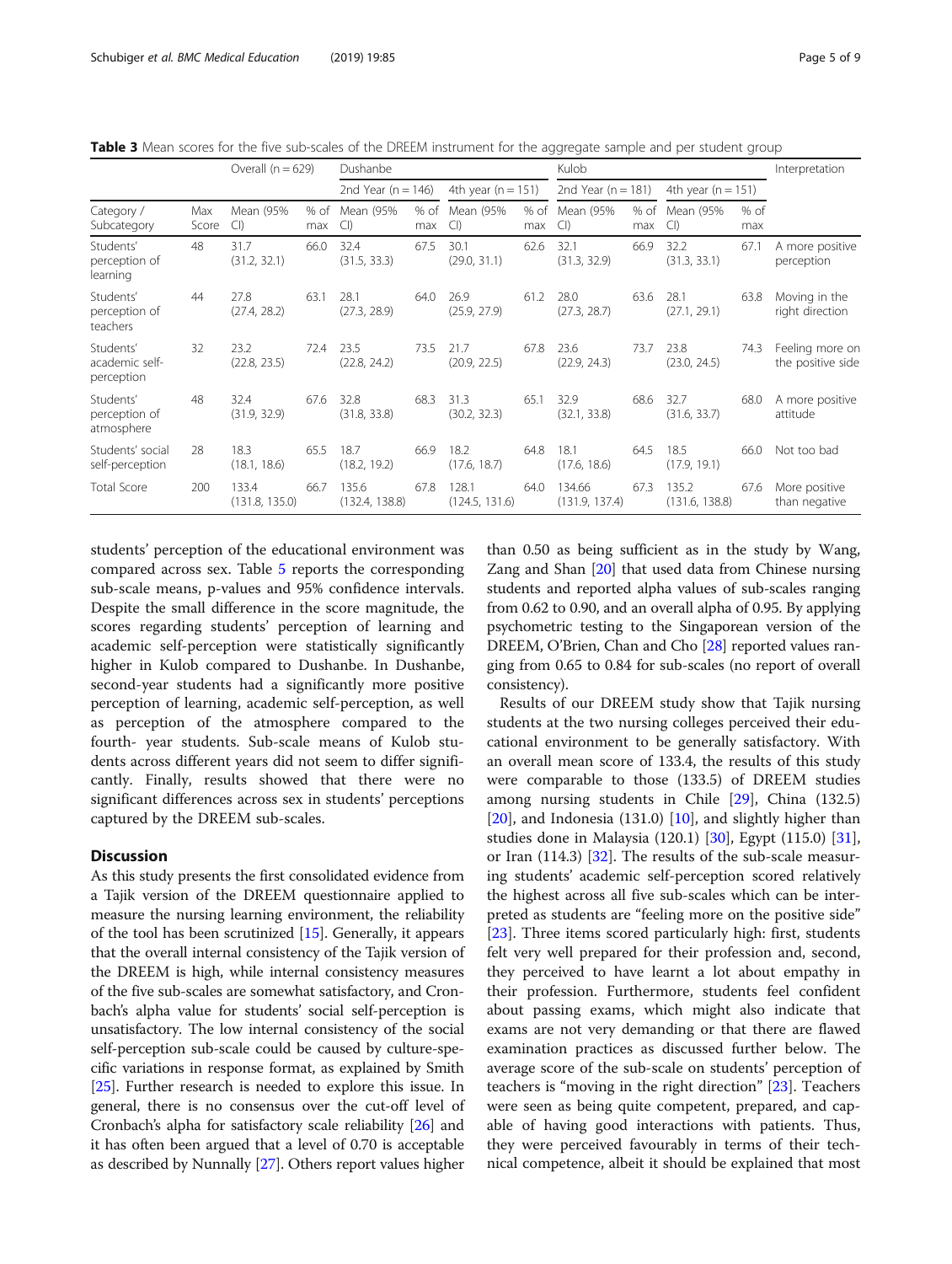## <span id="page-5-0"></span>Table 4 Results presented by "flagged items"

| $\#$                                                           | Kulob |                |                | Dushanbe |      |        |                |      |
|----------------------------------------------------------------|-------|----------------|----------------|----------|------|--------|----------------|------|
| Ouestion                                                       | SA/A  | $\cup$         | D/SD           | Mean     | SA/A | $\cup$ | D/SD           | Mear |
| Flagged items related to students' perception of learning      |       |                |                |          |      |        |                |      |
| 1 I am encouraged to participate in class                      | 95    | $\overline{2}$ | 3              | 3.4      | 88   | 5      | 8              | 3.3  |
| 25 The teaching over-emphasises factual learning               | 48    | 23             | 30             | 1.8      | 54   | 23     | 23             | 1.6  |
| 48 The teaching is too teacher-centred                         | 60    | 20             | 20             | 1.8      | 54   | 30     | 17             | 1.6  |
| Flagged items related to students' perception of teachers      |       |                |                |          |      |        |                |      |
| 2 The teachers are knowledgeable                               | 87    | 9              | 4              | 3.2      | 84   | 13     | 3              | 3.2  |
| 8 The teachers ridicule the students                           | 26    | 22             | 52             | 2.4      | 23   | 24     | 54             | 2.4  |
| 9 The teachers are authoritarian                               | 36    | 21             | 43             | 2.1      | 32   | 27     | 41             | 2.1  |
| 32 The teachers provide constructive criticism here            | 51    | 24             | 25             | 2.3      | 52   | 24     | 24             | 2.4  |
| 39 The teachers get angry in class                             | 46    | 22             | 32             | 1.8      | 53   | 22     | 26             | 1.7  |
| 50 The students irritate the teachers                          | 48    | 22             | 30             | 1.8      | 52   | 25     | 24             | 1.7  |
| Flagged items related to students' academic self-perception    |       |                |                |          |      |        |                |      |
| 10 I am confident about my passing this year                   | 86    | 10             | $\overline{4}$ | 3.2      | 85   | 12     | $\overline{4}$ | 3.1  |
| 21 I feel I am being well prepared for my profession           | 79    | 14             | 8              | 3.1      | 76   | 17     | $\overline{7}$ | 3.0  |
| 31 I have learned a lot about empathy in my profession         | 87    | 6              | 7              | 3.2      | 80   | 14     | 5              | 3.0  |
| Flagged items related to students' perception of atmosphere    |       |                |                |          |      |        |                |      |
| 12 This school is well timetabled                              | 81    | 8              | 10             | 3.2      | 81   | 10     | 9              | 3.0  |
| 17 Cheating is a problem in this school                        | 29    | 25             | 46             | 2.3      | 27   | 29     | 44             | 2.2  |
| 35 I find the experience disappointing                         | 48    | 16             | 36             | 1.9      | 41   | 19     | 40             | 1.2  |
| 42 The enjoyment outweighs the stress of studying nursing      | 54    | 20             | 25             | 2.4      | 51   | 28     | 22             | 2.4  |
| 49 I feel able to ask the questions I want                     | 81    | $\overline{7}$ | 12             | 3.0      | 84   | 7      | 9              | 3.1  |
| Flagged items related to students' social self-perception      |       |                |                |          |      |        |                |      |
| 3 There is a good support system for students who get Stressed | 49    | 21             | 30             | 2.3      | 44   | 29     | 27             | 2.2  |
| 4 I am too tired to enjoy this course                          | 48    | 17             | 35             | 1.8      | 48   | 19     | 33             | 1.8  |
| 14 I am rarely bored on this course                            | 62    | 17             | 21             | 2.6      | 65   | 13     | 22             | 2.6  |
| 15 I have good friends in this school                          | 91    | $\overline{4}$ | 5              | 3.3      | 91   | 4      | 5              | 3.4  |
| 19 My social life is good                                      | 83    | 5              | 12             | 3.0      | 85   | 6      | 9              | 3.0  |
| 28 I seldom feel lonely                                        | 51    | 14             | 35             | 2.2      | 58   | 18     | 25             | 2.5  |
| 46 My accommodation is pleasant                                | 84    | 5              | 11             | 3.0      | 83   | 5      | 12             | 3.0  |

Legend: SA / A Strongly agree / Agree, U Undecided, D / SD Disagree / Strongly disagree Values that triggered the flagging are marked in bold numbers

of the teachers are physicians rather than nurses themselves, and thus unable to offer a fully apt professional role model to their students. However, this sub-scale has the lowest relative score across the five sub-scales for all student groups. This can be attributed to the fact that students' perception of teachers' pedagogical skills was much less favourable and almost half of them stated that the teachers got angry in class and were irritated by students. In addition, about half of students were undecided or disagreed with the statement that teachers provided constructive criticism and about a quarter of them stated that teachers even ridiculed students. These findings highlight the vital need for faculty development programs to improve the teaching skills and ultimately support the learning process. In two items of the

"Perception of learning" subscale, students specifically expressed their concerns about the learning process. About half of students thought that teaching over-emphasizes factual learning while more than half of all students perceived teaching to be too teachercentred. These findings reflect the general teaching approach of the current educational system in Tajikistan. Indeed, most of the teachers themselves have limited nursing experience and are mostly anchored in medical science [\[33](#page-8-0)]. The faculty may also lack the skills to teach beyond knowledge recall and hence rather focus on the lower levels of the cognitive domain of Bloom's taxonomy [[34\]](#page-8-0). In fact, the ongoing reform has mainly focused on changing teaching plans rather than addressing broader aspects of the curriculum such as improving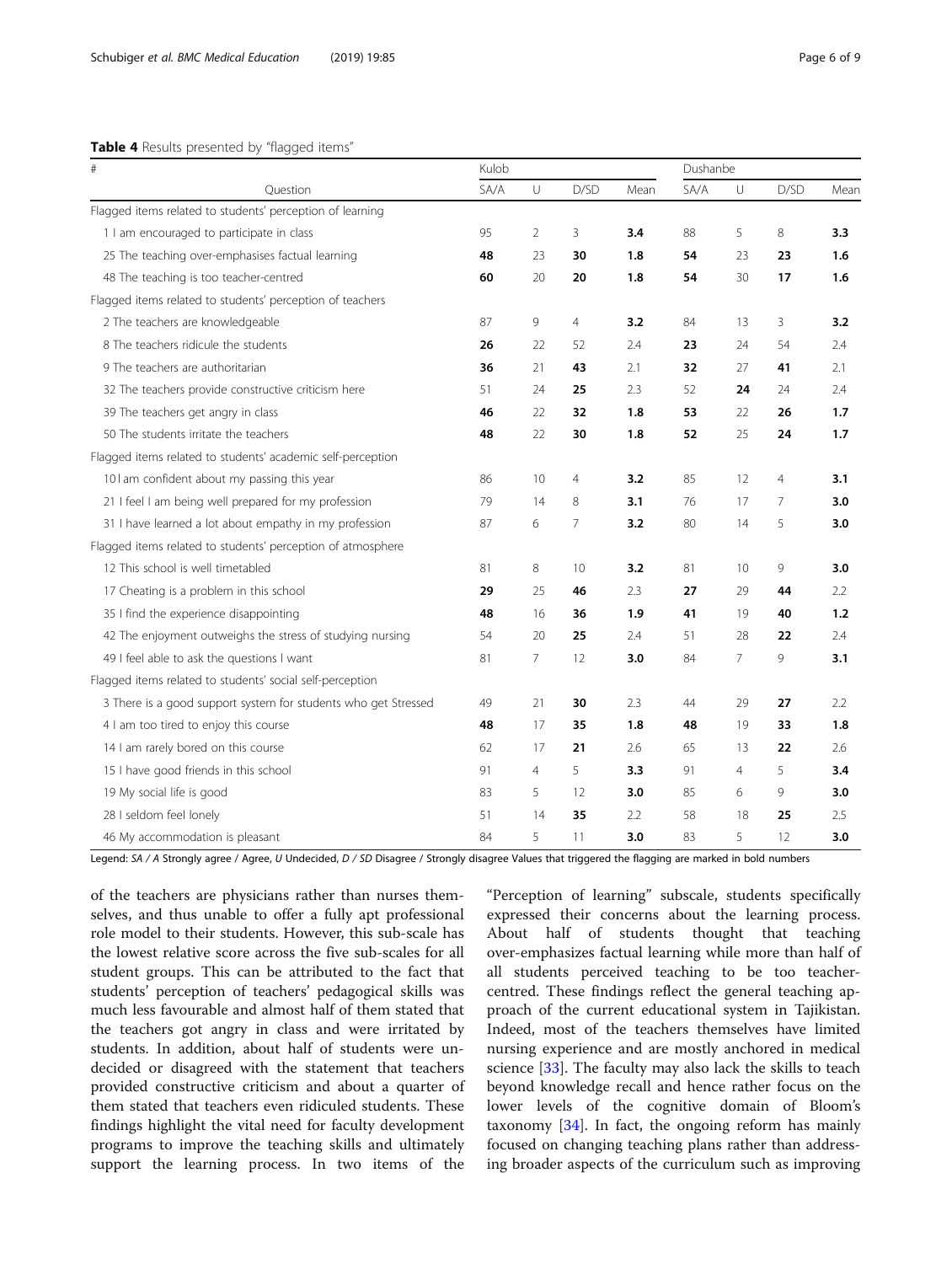|                                          | Dushanbe<br>2nd ( $n =$<br>146) | Dushanbe<br>4th ( $n =$<br>151) | t-test                         | Kulob<br>$_{2}$ nd<br>year | Kulob 4th<br>year $(n =$<br>151) | t-test                   | Male<br>$(n=$<br>171) | Female<br>$(n = 458)$ | t-test                    | Dushanbe<br>$(n = 297)$ | Kulob<br>$(n=$<br>332) | t-test                         |
|------------------------------------------|---------------------------------|---------------------------------|--------------------------------|----------------------------|----------------------------------|--------------------------|-----------------------|-----------------------|---------------------------|-------------------------|------------------------|--------------------------------|
| Category                                 | Mean score<br>(SD)              | Mean<br>score (SD)              | $p$ -value<br>$(95%$ CI)       | Mean<br>score<br>(SD)      | Mean<br>score (SD)               | p-value<br>(95%<br>Cl    | Mean<br>score<br>(SD) | Mean<br>score<br>(SD) | p-value<br>(95%<br>Cl     | Mean<br>score (SD)      | Mean<br>score<br>(SD)  | p-value<br>(95% CI)            |
| Perception of<br>learning                | 32.4(5.4)                       | 30.1(6.3)                       | < 0.01<br>$(-3.6,$<br>$-0.99$  | 32.1<br>(5.4)              | 32.2 (5.8)                       | 0.90<br>$(-1.1,$<br>1.3) | 31.9<br>(5.76)        | 31.6 (5.8)            | 0.62<br>$(-1.3,$<br>(0.8) | 31.2 (5.0)              | 32.1<br>(5.6)          | 0.04<br>$(-1.9,$<br>$-0.1)$    |
| Perception of<br>teacher                 | 28.1(4.9)                       | 26.9(6.0)                       | 0.05<br>$(-2.5,$<br>0.02)      | 28.0<br>(4.7)              | 28.1(6.2)                        | 0.86<br>$(-1.1,$<br>1.3) | 27.9<br>(5.1)         | 27.7(5.6)             | 0.69<br>$(-1.1,$<br>0.7)  | 27.5(5.5)               | 28.0<br>(5.4)          | $0.25$ (-<br>1.4, 0.4)         |
| Academic self-<br>perception             | 23.5(4.4)                       | 21.7(4.9)                       | < 0.01<br>$(-2.9,$<br>$-0.8$ ) | 23.6<br>(4.9)              | 23.8 (4.6)                       | 0.69<br>$(-0.8,$<br>1.2) | 23.6<br>(4.9)         | 23.0(4.7)             | 0.13<br>$(-1.5,$<br>0.2)  | 22.6(4.7)               | 23.7<br>(4.8)          | < 0.01<br>$(-1.8,$<br>$-0.3$ ) |
| Students'<br>perception of<br>atmosphere | 32.8(6.2)                       | 31.3(6.3)                       | 0.03<br>$(-2.9,$<br>$-0.12$    | 32.9<br>(5.8)              | 32.7(6.7)                        | 0.69<br>$(-1.7,$<br>1.1) | 32.8<br>(6.6)         | 32.3(6.2)             | 0.39<br>$(-1.6,$<br>0.6)  | 32.0(6.3)               | 32.8<br>(6.3)          | 0.11<br>$(-1.8,$<br>0.2)       |
| Students' social<br>self-perception      | 18.7(3.1)                       | 18.2(3.4)                       | 0.12<br>$(-1.3,$<br>0.2)       | 18.1<br>(3.4)              | 18.5(3.7)                        | 0.29<br>$(-0.4,$<br>1.2) | 18.1<br>(3.6)         | 18.4(3.3)             | 0.31<br>$(-0.3,$<br>(0.9) | 18.4(3.3)               | 18.3<br>(3.5)          | 0.52<br>$(-0.4,$<br>0.7)       |

<span id="page-6-0"></span>Table 5 Comparison of sub-scale scores across student groups

the teaching quality through efficient faculty development programs, and adopting effective pedagogical approaches that support competency based learning. Accordingly, continued efforts are needed to improve the learning process to make the curriculum and the methods of teaching more competency and clinical skills based and to build up a positive nurse role model.

With regard to the atmosphere perceived by students, cheating seems to be an important issue. While the item concerning cheating does not specify what type of cheating is meant, students' comments at the end of the questionnaire might give an indication to what has driven the low score of this item. Some students commented that examination results were largely affected by students' outer appearance and particularly by bribing teachers, rather than by students' performance. This is a serious issue that warrants immediate remedial action to review the examination process and potential faculty involvement in any such flawed practices. Finally, about a quarter of students said that stress levels outweighed enjoyment of the course. Stress can affect memory, concentration, and motivation ultimately leading to decreased learning and academic performance [\[35](#page-8-0)]. Thus, it is essential that the learning environment is regularly checked for any potential causes of stress, while students suffering from high levels of stress receive the according support and counselling.

In comparing outcomes of fourth and second year students, this study finds that the average fourth-year family nursing student in Dushanbe generally perceived a more negative environment than the average second-year student. For example, Dushanbe fourth-year students had a significantly lower perception of learning,

academic self-perception, and atmosphere when compared to their second- year counterparts. This result is comparable to many DREEM studies from other countries, where students from higher courses poorly perceived the educational environment compared to younger students (see Céron et al. [[29\]](#page-8-0) for a review). Some of the authors of those studies suggested that the perception gap is explained by over the years increasing psychological fatigue and the desire of older students to quickly leave their student life behind [[29\]](#page-8-0). A more positive perception on the learning environment was found among students in Kulob as compared to students in Dushanbe for two out of five sub-scores. This result could be linked to differences in the teaching quality between the two nursing colleges. More research is required to identify the drivers of these geographical differences in the perceived learning environment to assure a more equal development of the medical education system in Tajikistan. There was no significant difference comparing the DREEM sub-scale scores across genders.

This study had limitations. As the study tool is not designed to directly observe the learning environment, we relied on self-reporting methods based on the perception of students which bears the risk to over- or understate the actual learning environment. With the DREEM being a standardized tool, we might have not accurately captured the range of factors that affect the learning environment in the Tajik nursing education. Furthermore, existing research shows that validity of the DREEM is not well supported. In order to control this risk, suitability of the DREEM inventory was statistically validated by testing for internal consistency.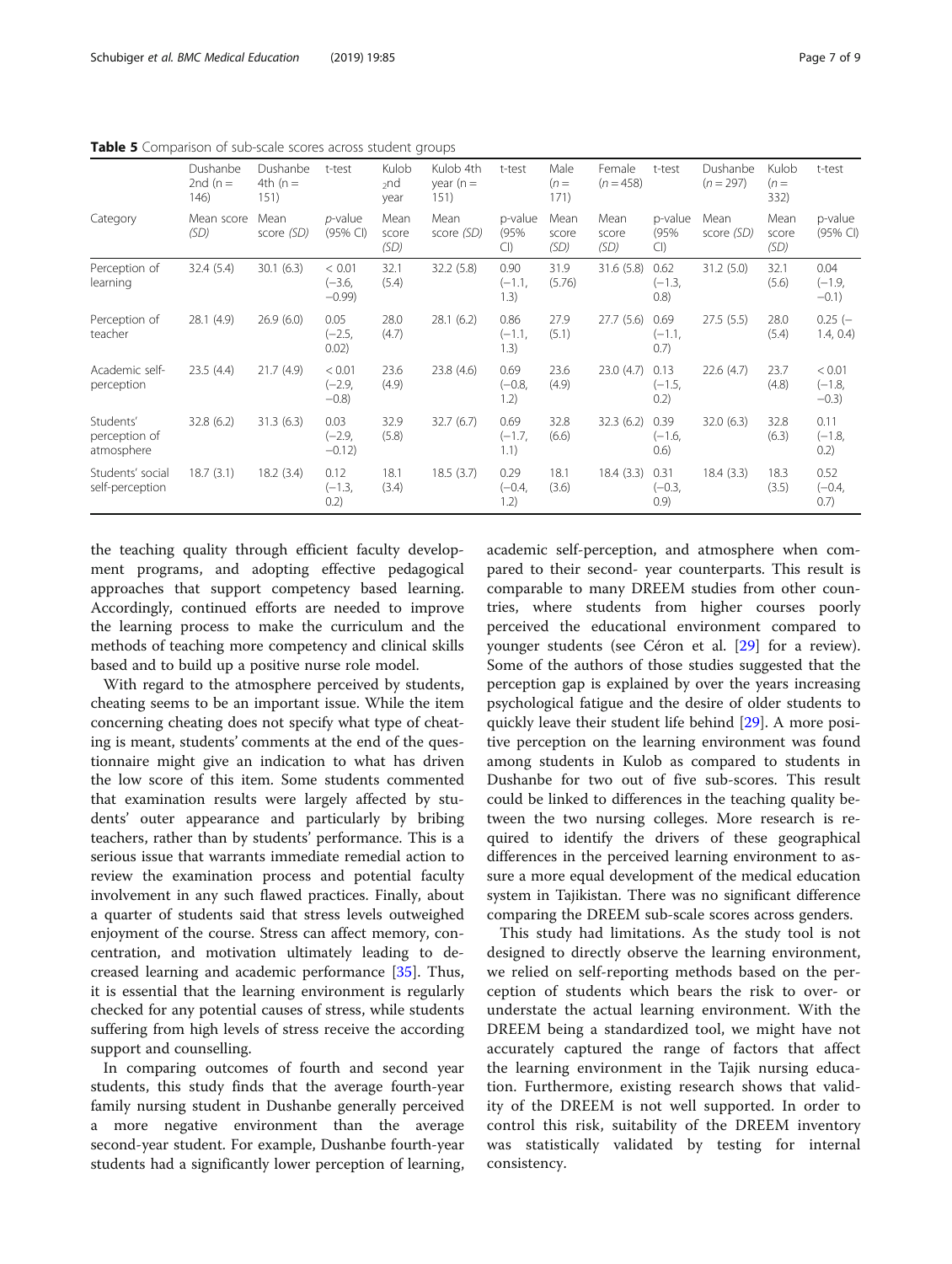## <span id="page-7-0"></span>Conclusions

This study presents the first consolidated evidence from a Tajik version of the DREEM questionnaire applied to measure the nursing learning environment. Providing reliable evidence on the learning environment through students' feedback is vital to ensure: a) a successful implementation of educational policies, and b) an ultimate positive impact on the performance of faculty, students and eventually the graduates. We assessed how different aspects of the educational environment of nursing students in Tajikistan were perceived in order to shed light on strengths and weaknesses of the educational system in place. We showed that the Tajik version of the DREEM revealed statistically acceptable levels of reliability and concluded that the instrument can be considered as an adequate tool for assessing nursing students' perception of the learning environment. Results indicated that students generally rate the learning environment as favourable with average scores being similar or slightly higher than comparable scores from studies conducted in other countries. Students' perception on teachers, in particular on their pedagogical skills, revealed to be the most critical aspects of the learning environment. We recommend that the Tajik medical education reform should seriously consider and focus more on faculty development to enhance both the teaching as well as the clinical practice skills. Educational innovations including plans to adopt competency based learning, offering self-directed learning opportunities, and focusing more on clinical skills, are essential steps to reform the medical education system in Tajikistan.

#### Acknowledgements

We thank the nursing students for their participation. Support from directors of the medical colleges and staff was appreciated. We thank the managers of the Swiss Agency for Development and Cooperation's Enhancing PHC Services Project and the Medical Education Reform Project (Khassan Dzgoev and Shakhlo Yarbaeva) and their team for organizational assistance.

#### Funding

The study was conducted within the Medical Education Project-Tajikistan that contributes to improved quality of health services through reforming medical education and which is funded by the Swiss Agency for Cooperation and Development. No specific funding was received for the writing of the manuscript.

#### Availability of data and materials

The datasets used and analysed during the current study are available from the corresponding author on reasonable request.

#### Authors' contributions

MS developed the study design with contributions of FL and ET on the methodological and conceptual part. Field data collection was coordinated by MS and AK. MS performed data analysis building on programs developed by FL. A first study report was written by MS and ET. FL drafted the according manuscript which was revised by MS, ET, HP, BP and KW. All authors read and approved the final manuscript.

#### Ethics approval and consent to participate

This study took place in the frame of the Swiss Agency for Development and Cooperation (SDC)-funded Medical Education Reform Project Phase III, credit

proposal no. 7F.07030.03.01. An agreement for this project was signed by the Director of Cooperation SDC and the Minister of Health and Social Protection on 22nd August 2016. For each project year a more detailed workplan is agreed and signed between SDC and the Ministry of Health and Social Protection (MoHSP). The intention to conduct this DREEM study was included in the workplan for year 1. Furthermore, at the time of implementation a study protocol was prepared and submitted to the MoHSP for ethical clearance which was granted in the form of a work order. Additionally, agreements were received from the 2 nursing colleges concerned. Before distribution of the questionnaire, staff explained to all participants that participation in the study was voluntary, anonymous, and would in no way influence their academic success. All participants completed a consent form.

#### Consent for publication

Before distribution of the questionnaire, staff explained to all participants that the results of this study might be published.

#### Competing interests

The authors declare that they have no competing interests.

#### Publisher's Note

Springer Nature remains neutral with regard to jurisdictional claims in published maps and institutional affiliations.

#### Author details

<sup>1</sup> Swiss Tropical and Public Health Institute, Socinstrasse 57, PO Box 4002, Basel, Switzerland. <sup>2</sup>Medical Education Reform Project, Dushanbe, Tajikistan.<br><sup>3</sup>University of Basel, Basel, Switzerland, <sup>4</sup>Glasgow Caledonian University. University of Basel, Basel, Switzerland. <sup>4</sup>Glasgow Caledonian University, Glasgow, UK. <sup>5</sup>School of Agricultural, Forest and Food Sciences, Bern University of Applied Sciences, Zollikofen, Switzerland.

## Received: 24 March 2017 Accepted: 7 March 2019 Published online: 18 March 2019

#### References

- 1. Ministry of Health of the Republic of Tajikistan. National Health Strategy of the Republic of Tajikistan 2010–2020. Dushanbe: MoHSP; 2010.
- 2. Khodjamurodov G, Tajikistan RB. Health system review. Health Systems in Transition. 2010;12(2):1–154 View article.
- 3. McKee M, Figueras J, Chenet L. Health sector reform in the former soviet republics of Central Asia. Int J Health Plann Mgmt 1998, 13: 131– 147. View article.
- 4. Demiröreren M, Palaoglu Ö, Kemahli S, Özyurda F, Ayhan IH. Perceptions of students in different phases of medical education of educational environment: Ankara University Faculty of medicine. Med Edu 2008, 13(8): 1–8. View article.
- 5. Jiffry MTM, McAleer S, Fernando S, Marasinghe RB. Using the DREEM questionnaire to gather baseline information on and evolving medical school in Sri Lanka. Med Teach. 2005;27(4):111–24 View article.
- 6. Genn JM. AMEE medical education guide no.23 (Part1). Curriculum, environment, climate, quality and change in medical education: a unifying perspective. Med Teach. 2001;23:337–44 View article.
- 7. Lizzio A, Wilson K, Simons R. University students' perceptions of the learning environment and academic outcomes: implications for theory and practice. Stud High Educ. 2002;27(1):27–52 View article.
- 8. Audin K, Davy J, Barkham M. University quality of life and learning: an approach to student well- being, satisfaction and institutional change. J Furth High Educ. 2003;27(4):365–82 View article.
- 9. Mayya S, Roff S. Students' perceptions of educational environment: a comparison of academic achievers and under-achievers at Kasturba medical college, India. Educ Health. 2004;17(3):280–91 View article.
- 10. Rochmawati E, Rahayu G, Kumara A. Educational environment and approaches to learning of undergraduate nursing students in an Indonesian School of Nursing. Nurse Educ Pract. 2014;14:729–33 View article.
- 11. Wass V, Van der Vleuten C, Shatzer J, Jones R. Assessment of clinical competences. Lancet. 2001;357(9260):945–9 View article.
- 12. Roff S, McAleer S, Hardenn RM, Al-Qahtani M, Ahmed AU, Deza H, Groenen G, Primparyon P. The development and validation of the DREEM. Med Teach. 1997;19:295–9 View article.